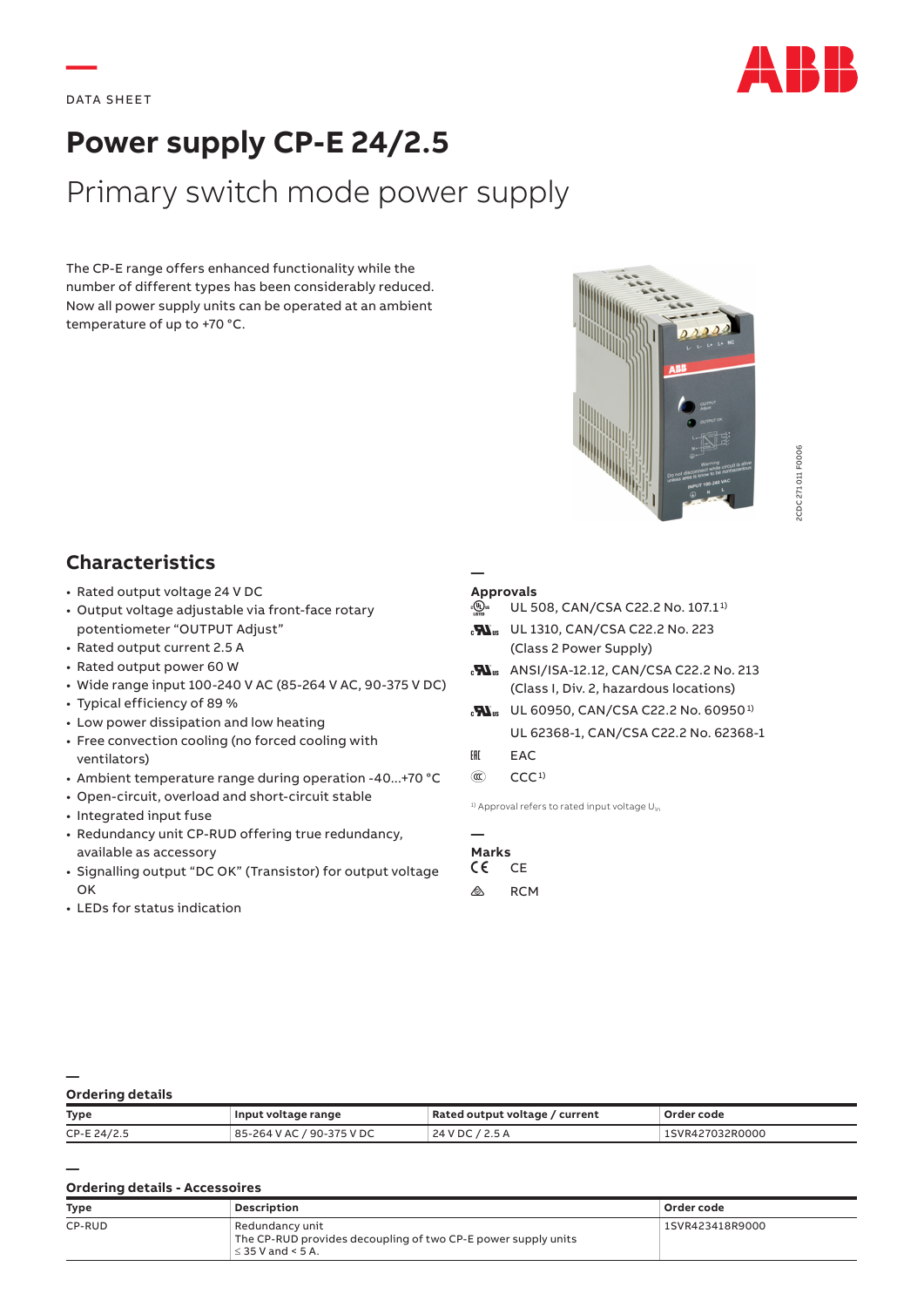# **Functions**

# **Operating controls**



### **Application**

The primary switch mode power supply offers two voltage input ranges. This enables the supply with AC or DC. Furthermore it is equipped with two generous capacitors, which ensure mains buffering of at least 30 ms (at 230 V AC). That is why the devices can be used worldwide also in high fluctuating networks and battery-powered plants.

### **Operating mode**

By means of the potentiometer "OUTPUT Adjust" the output voltage can be adjusted within a range of 24 to 28 V DC. Thus, the power supply can be optimally adapted to the application, e.g. compensating the voltage drop caused by a long line length.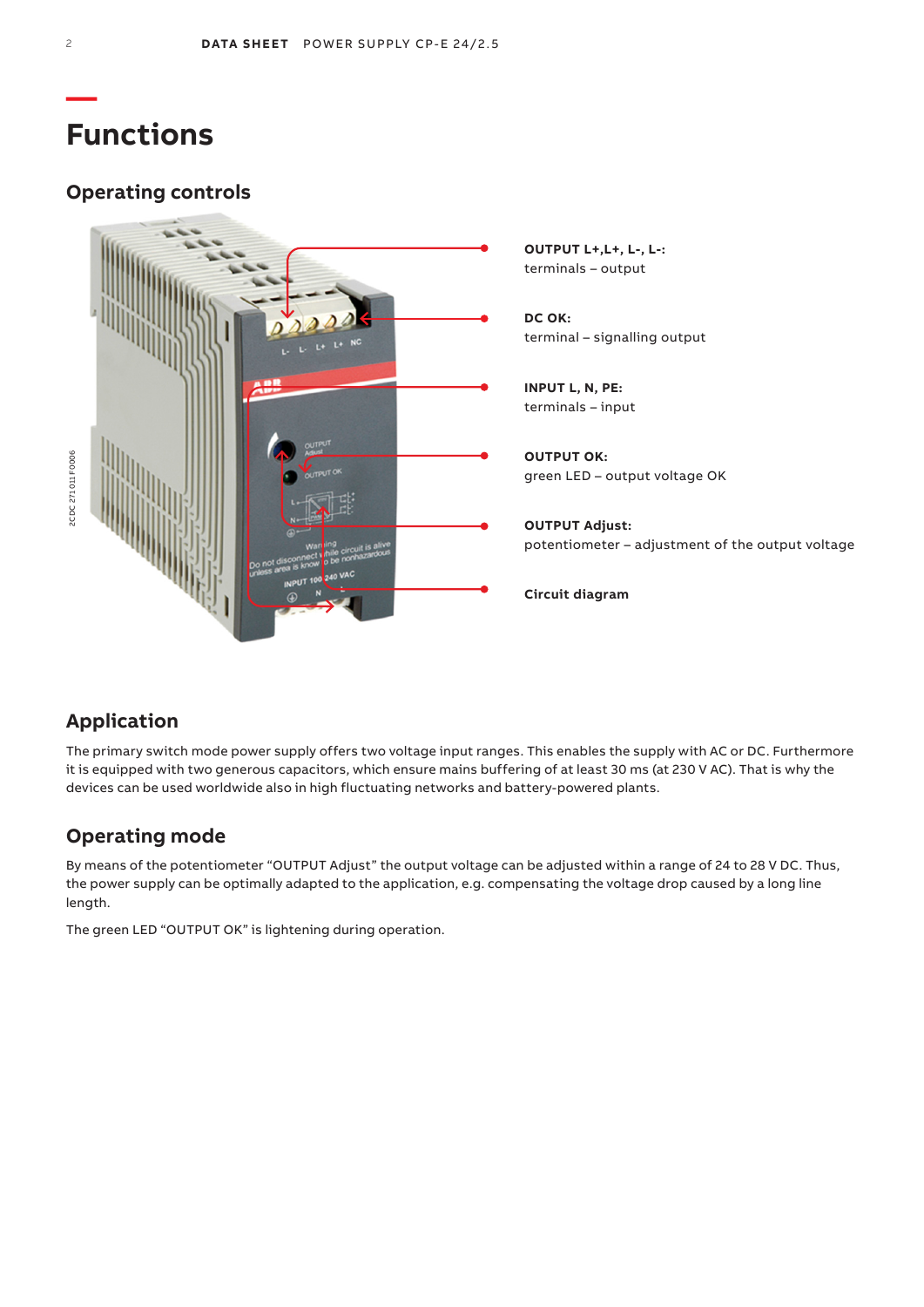# **Installation**

### **Mounting**

The switch mode power supply can be snapped on a DIN rail according to IEC/EN 60715 as shown in the accompanying picture. For that the device is set with its mounting rail slide on the upper edge of the mounting rail and locked by lifting it downwards.



### **Demounting**

Remove the switch mode power supply as shown in the accompanying picture. For that the latching lever is pulled downwards by means of the screwdriver. Alternatively you can press the unlock button to release the device. Then in both cases the device can be unhinged from the mounting rail edge and removed.



### **Mounting position**

The devices have to be mounted horizontally with the input terminals on the bottom. In order to ensure a sufficient convection, the minimum distance to other modules should not be less than 25 mm in vertical and horizontal direction.

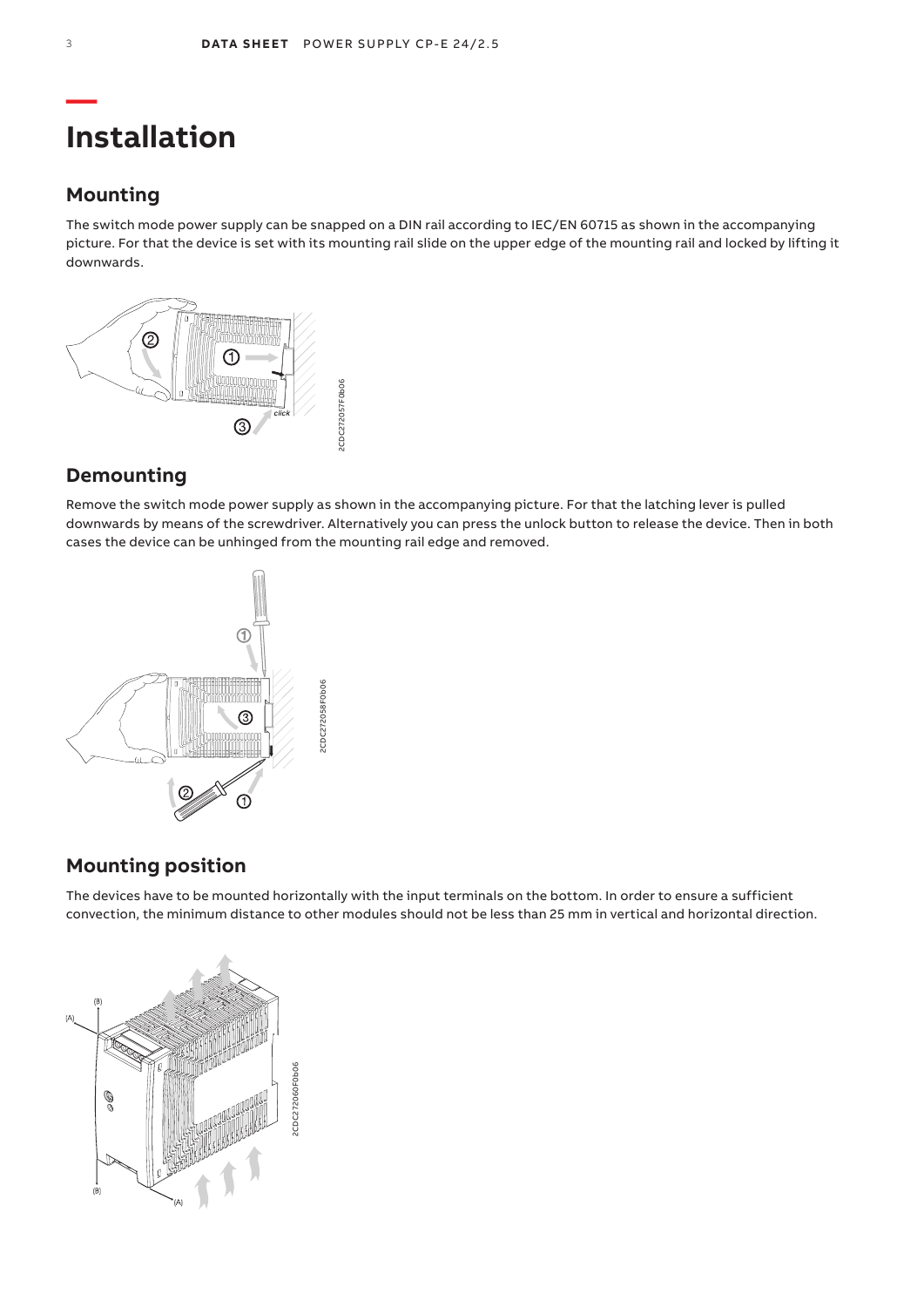# **Electrical connection**

Connect the input terminals L and N. The protective earth conductor PE must be connected. The installation must be executed acc. to EN 62368-1, provide a suitable disconnecting device (e. g. line protection switch) in the supply line. The input side is protected by an internal input fuse.

Rate the lines for the maximum output current (considering the short-circuit current) or provide a separate fuse protection. We recommend to choose the cable section as large as possible in order to minimize voltage drops. Observe the polarity. The device is overload, short-circuit and open-circuit proof. The secondary side of the power supply unit is electrically isolated from the input and internally not earthed (SELV) and can therefore be earthed by the user according to the needs with L+ or L‑ (PELV).

### **Connection diagram**



### **Wiring instructions**

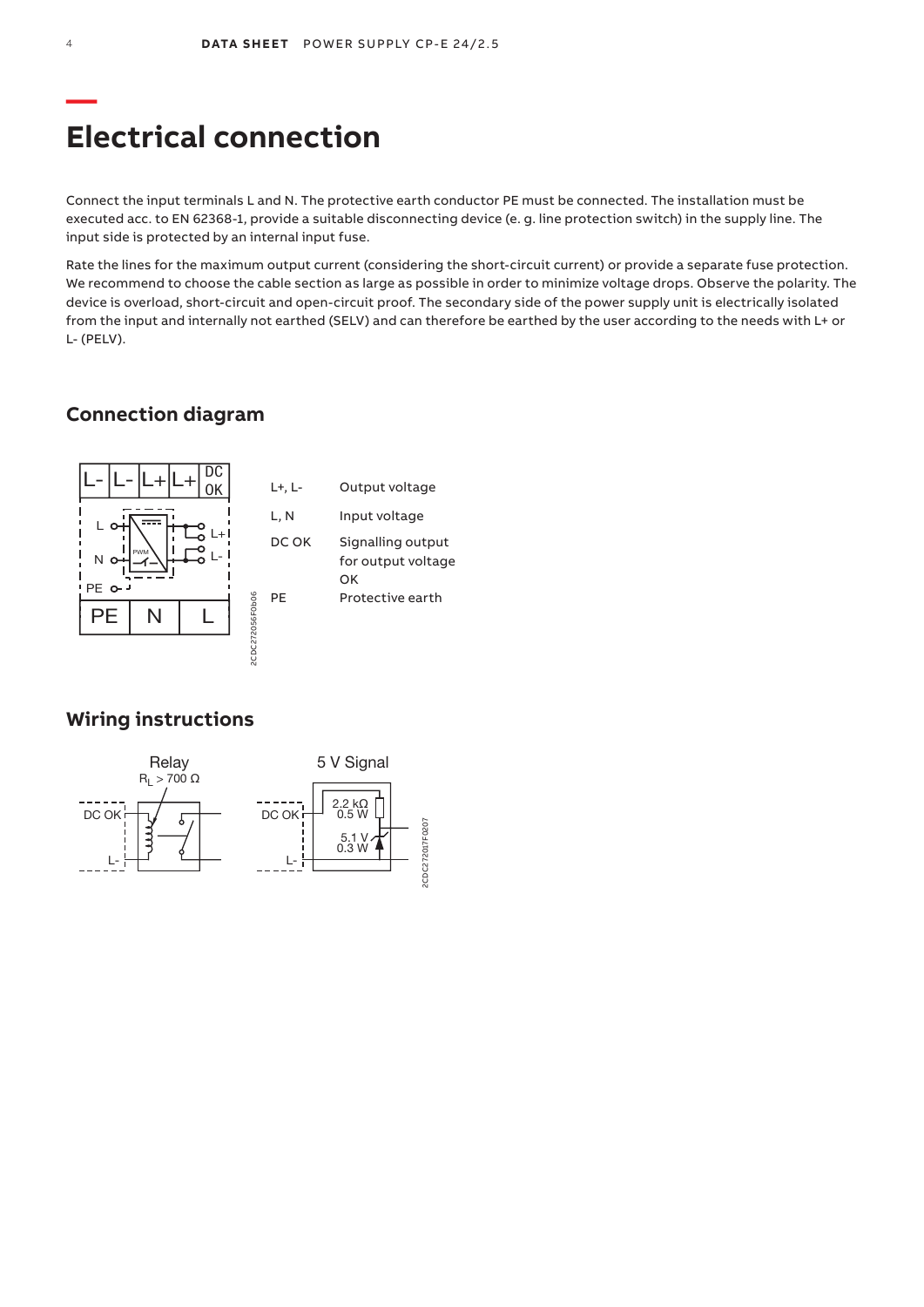# **Safety instructions and warnings**



### **In operation pay attention to:**

- Do not modify the installation (primary and secondary side)! High current! Risk of electric arcs and electric shock (danger to life)!
- Risk of burns: Depending on the operation conditions the housing can become hot.
- The device contains no user serviceable parts. In any case of device malfunction please send the unit back to manufacturer.

The device must be installed by qualified persons only and in accordance with the specific national regulations (e. g. VDE, etc.).



### The CP-E power supplies are chassis-mounted units. It is maintenance-free and does not contain any integral setting elements and should therefore not be opened.



### **Before any installation, maintenance or modification work:**

- Read the operating and installation instructions carefully and completely!
- Disconnect the system from the supply network and protect against switching on!



### **CAUTION**

Improper installation/operation may impair safety of personnel and cause operational difficulties or destruction of the unit.



### **WARNING**

### **Before start of operation the following must be ensured:**

- Connection to mains or DC supply according to the specific national regulations for class of protection I. Power supply cables and unit must be sufficiently fused. A disconnecting device has to be provided for the end product to disengage unit and supply cables from supply mains if required.
- Rate the output lines for the output current of the power supply and connect them with the correct polarity.
- In order to ensure sufficient convection the distance to the other devices has to be considered.



#### **WARNING Danger to life!**

Never carry out work when voltage is present. The power supply contains components with high stored energy and circuits with high voltage! Do not introduce any objects into the unit and do not open the unit. With some units of this range the output is capable of providing hazardous energy. Ensure that the service personnel is protected against inadvertent contact with parts carrying energy. If the internal fuse is blown most probably the device is defect. In this case an examination of the device by the manufacturer is necessary.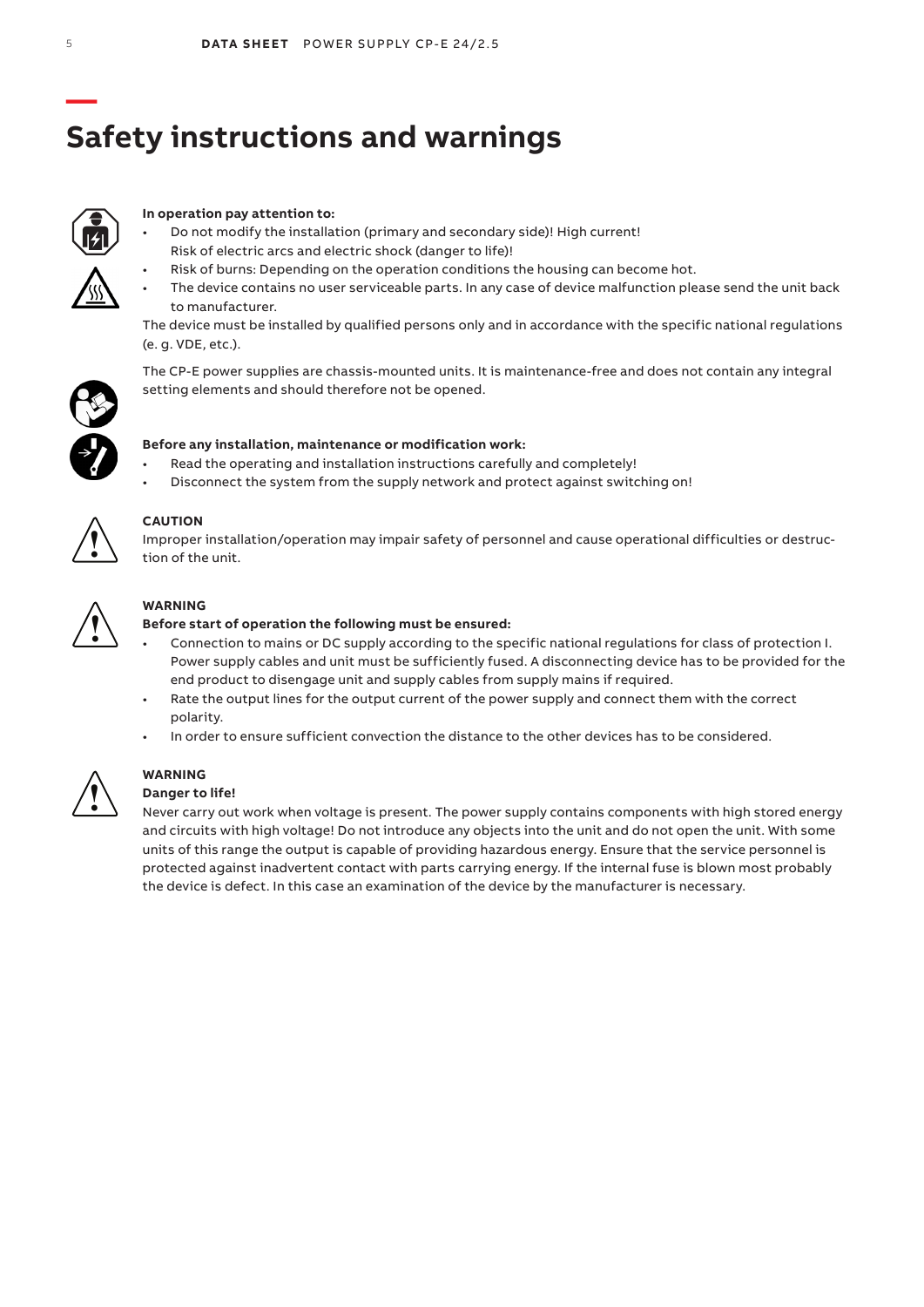# **Technical data**

Data at  $T_a$  = 25 °C and rated values, unless otherwise indicated

| Input circuits                      |                |                            |
|-------------------------------------|----------------|----------------------------|
| <b>Supply circuits</b>              |                |                            |
| Rated input voltage U <sub>in</sub> | L, N           | 100-240 V AC               |
| Input voltage range                 | AC             | 85-264 V                   |
|                                     | DC.            | 90-375V                    |
| Frequency range                     | AC             | 47-63 Hz                   |
| Typical input current               | at 115 V AC    | 1060 mA                    |
|                                     | at 230 V AC    | 590 mA                     |
| Typical power consumption           |                | 69.2 W                     |
| Inrush current limiting             | at 115 V AC    | 30 A                       |
|                                     | at 230 V AC    | 60 A                       |
| Discharge current                   | input / output | $0.25 \text{ mA}$          |
|                                     | input / $PE$   | 3.5 <sub>m</sub> A         |
| Power failure buffering time        | at 115 V AC    | min. 20 ms                 |
|                                     | at 230 V AC    | min. 30 ms                 |
| Internal input fuse                 |                | 2 A slow-acting / 250 V AC |
| Power factor correction (PFC)       |                | no                         |

### **—**

**—** 

#### **User interface**

| Indication of operational states |                          |                      |
|----------------------------------|--------------------------|----------------------|
| Output voltage                   | OUTPUT OK: green LED   J | L: output voltage OK |

### **Output circuits**

| Rated output voltage                    | L+, L+, L-, L-                                             | 24 V DC                   |
|-----------------------------------------|------------------------------------------------------------|---------------------------|
| Tolerance of the output voltage         |                                                            | $0+1$ %                   |
| Adjustment range of the output voltage  |                                                            | 24-28 V DC                |
| Rated output power                      |                                                            | 60 W                      |
| Rated output current I,                 | $T_s \leq 60 °C$                                           | 2.5A                      |
| Derating of the output current          | 60 °C < $T_a \le 70$ °C                                    | $2.5\%$ /°C               |
| Signalling output for output voltage OK | DC OK                                                      | Transistor                |
| Maximum deviation with                  | load change statical                                       | ±0.5%                     |
|                                         | change of output voltage within the<br>input voltage range | ±0.5%                     |
| Control time                            |                                                            | < 2 ms                    |
| Starting time after applying            | at I,                                                      | max.1s                    |
| the supply voltage                      | with 7000 µF                                               | max. 1.5 s                |
| Rise time                               | at I <sub>r</sub>                                          | max. 150 ms               |
|                                         | with 7000 µF                                               | max. 500 ms               |
| Fall time                               |                                                            | max. 150 ms               |
| Residual ripple and switching peaks     | $BW = 20 MHz$                                              | 50 mV                     |
| Parallel connection                     |                                                            | yes, to enable redundancy |
| Series connection                       |                                                            | yes, to increase voltage  |
| Resistance to reverse feed              |                                                            | $1 s - max. 35 VDC$       |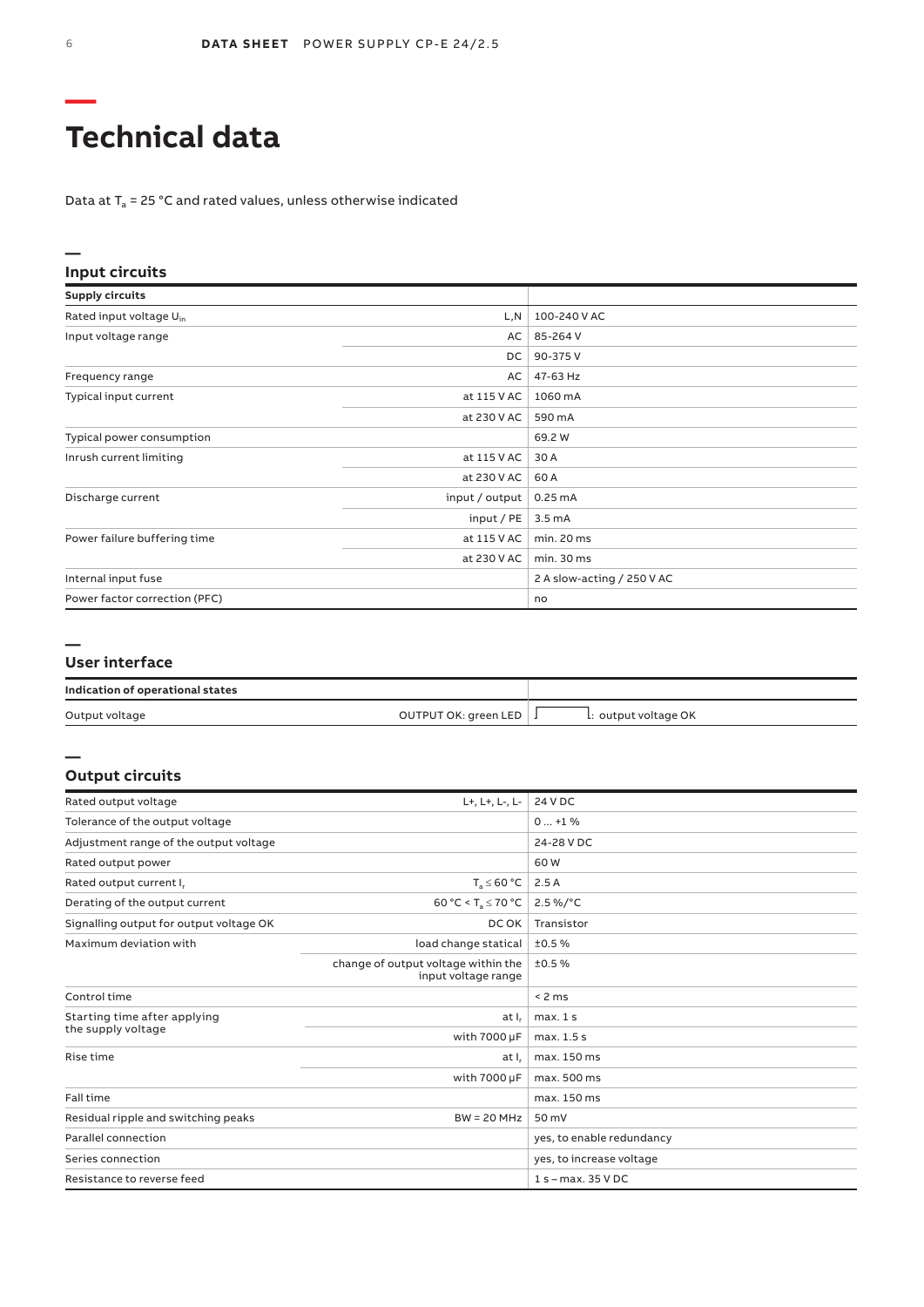#### **Output circuit – no-load, overload and short-circuit behaviour**

| Characteristic curve of output | U/I characteristic curve                |
|--------------------------------|-----------------------------------------|
| Short-circuit protection       | continuous short-circuit proof          |
| Short-circuit behaviour        | continuation with output power limiting |
| Overload protection            | output power limiting                   |
| No-load protection             | continuous no-load stability            |
| Starting of capacitive loads   | 7000 µF                                 |

### **—**

#### **General data**

| Power dissipation                    |                       | typ. 8.8 W                                                 |
|--------------------------------------|-----------------------|------------------------------------------------------------|
| Efficiency                           |                       | typ. 89 %                                                  |
| Duty time                            |                       | 100 %                                                      |
| Dimensions ( $W \times H \times D$ ) |                       | 40.5 x 90 x 114 mm<br>$(1.59 \times 3.54 \times 4.49)$ in  |
| Weight                               |                       | $0.331$ kg $(0.73$ lb)                                     |
| Material of housing                  |                       | Plastic                                                    |
| Mounting                             |                       | DIN rail (IEC/EN 60715), snap-on mounting without any tool |
| Mounting position                    |                       | horizontal                                                 |
| Minimum distance to other units      | horizontal / vertical | 25 mm / 25 mm (0.98 in / 0.98 in)                          |
| Degree of protection                 | housing / terminals   | IP20 / IP20                                                |
| <b>Protection class</b>              |                       |                                                            |
|                                      |                       |                                                            |

**—** 

#### **Electrical connection - input circuit / output circuit**

| Connecting capacity | fine-strand with wire end ferrule                                                                          |                                  |
|---------------------|------------------------------------------------------------------------------------------------------------|----------------------------------|
|                     | fine-strand without wire end $\begin{bmatrix} 0.2 - 2.5 \text{ mm}^2 \\ 24 - 14 \text{ AWG} \end{bmatrix}$ |                                  |
|                     | rigid                                                                                                      |                                  |
| Stripping length    |                                                                                                            | $6 \text{ mm} (0.24 \text{ in})$ |
| Tightening torque   |                                                                                                            | $0.6$ Nm $(5$ lb.in)             |

#### **—**

### **Environmental data**

| Ambient temperature range                 | operation | -40+70 °C (-40+158 °F)                                         |
|-------------------------------------------|-----------|----------------------------------------------------------------|
|                                           |           | rated load   -40+60 °C (-40+140 °F)                            |
|                                           | storage   | $-40+85 °C (-40+185 °F)$                                       |
| Damp heat                                 |           | 95 % RH, without condensation                                  |
| Vibration (sinusoidal) (IEC/EN 60068-2-6) |           | 10-500 Hz, 2 G, along X, Y, Z each axis, 60 min, for each axis |
| Shock (half-sine) (IEC/EN 60068-2-27)     |           | 15 G, 11 ms, 3 axis, 6 faces, 3 times for each face            |

**—** 

| Isolation data |  |
|----------------|--|
|                |  |

| input / output $\vert$ 3 kV AC<br>Rated insulation voltage U <sub>i</sub> |                                     |
|---------------------------------------------------------------------------|-------------------------------------|
| input / PE $\vert$ 1.5 kV AC                                              |                                     |
|                                                                           | output / PE   0.5 kV AC; 0.71 kV DC |
| Pollution degree                                                          |                                     |
| Overvoltage category                                                      |                                     |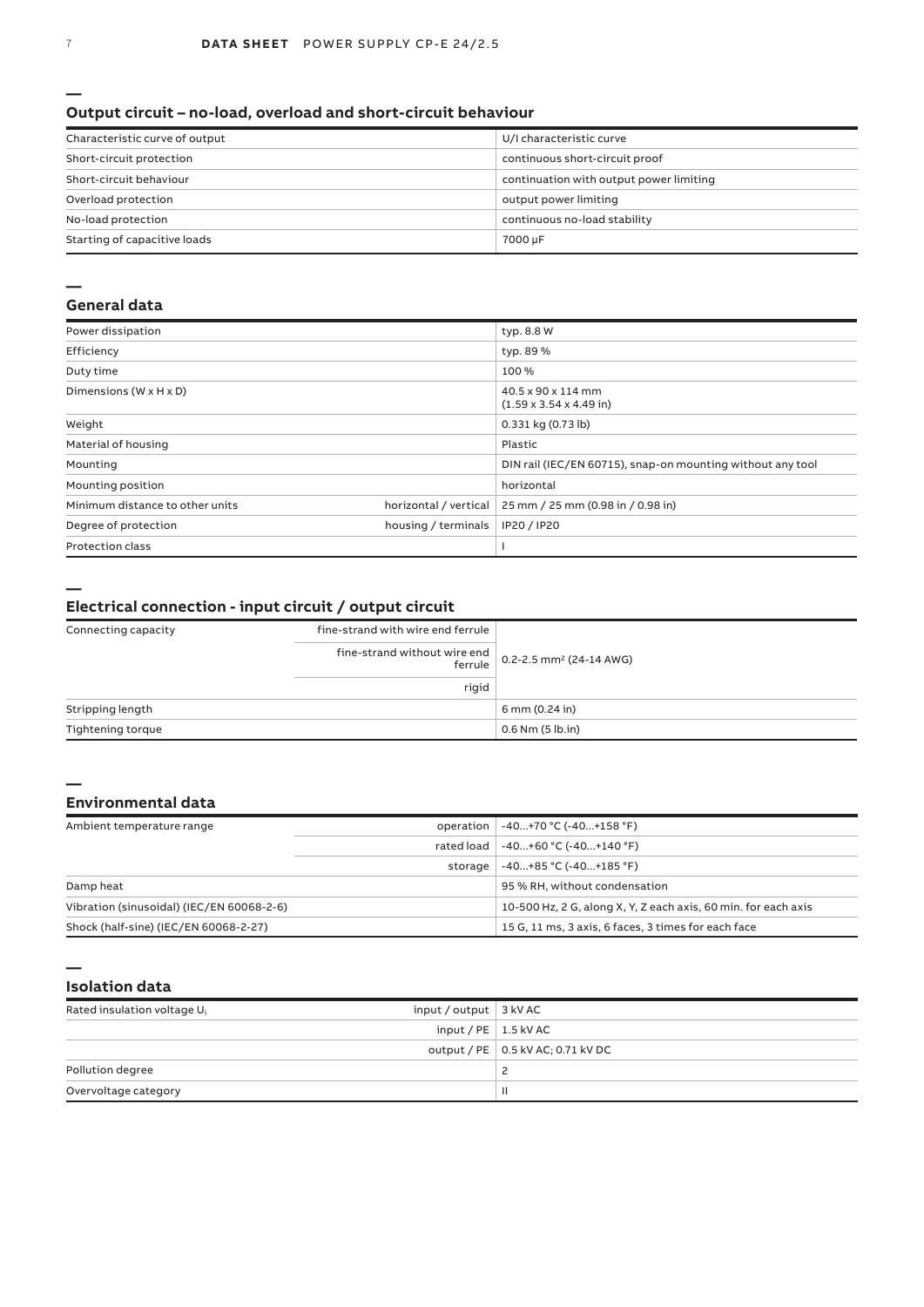### **Standards/Directives**

| Standards              | IEC/EN 62368-1     |
|------------------------|--------------------|
| Low Voltage Directive  | 2014/35/EU         |
| Protective low voltage | SELV (IEC 60950-1) |
| <b>EMC Directive</b>   | 2014/30/EU         |
| <b>RoHS Directive</b>  | 2011/65/EU         |

### **Electromagnetic compatibility**

| Interference immunity to                                      |                        | IEC/EN 61000-6-2                                                |
|---------------------------------------------------------------|------------------------|-----------------------------------------------------------------|
| electrostatic discharge                                       | IEC/EN 61000-4-2       | Level 4 (air discharge 15 kV / contact discharge 8 kV)          |
| radiated, radio-frequency, electromagnetic<br>field           | IEC/EN 61000-4-3       | Level 3 (10 V/m)                                                |
| electrical fast transient / burst                             | IEC/EN 61000-4-4       | Level 4 (4 kV / 5 kHz)                                          |
| surge                                                         | IEC/EN 61000-4-5       | L-L Level 3 (2 kV) / L-PE Level 4 (4 kV)                        |
| conducted disturbances, induced by radio-<br>frequency fields | IEC/EN 61000-4-6       | Level 3 (10 V)                                                  |
| power frequency magnetic fields                               | IEC/EN 61000-4-8       | Level 4 $(30 A/m)$                                              |
| voltage dips, short interruptions<br>and voltage variations   | IEC/EN 61000-4-11      | dip: >95 % 10 ms / >30 % 500 ms<br>interruptions: >95 % 5000 ms |
| Interference emission                                         |                        | IEC/EN 61000-6-3                                                |
| high-frequency radiated                                       | IEC/CISPR 22, EN 55022 | Class B                                                         |
| high-frequency conducted                                      | IEC/CISPR 22, EN 55022 | Class B                                                         |
| limits for harmonic current emissions                         | IEC/EN 61000-3-2       | Class A                                                         |

# **Technical diagrams**

### **Output behaviour**



Characteristic curve of output at T<sub>a</sub> = 25 °C

The switch mode power supply CP‑E 24/2.5 is able to supply at 24 V DC output voltage and

- at an ambient temperature of: ≤ 60 °C a continuous output current of approx. 2.5 A
- at ambient temperatures of: 60 °C <  $T_a \le 70$  °C the output power has to be reduced by 2.5 % per °C temperature increase.

If the switch mode power supply is loaded with an output current > 2.5 A, the operating point is passing through the U/I characteristic curve shown.

**—** 

**—**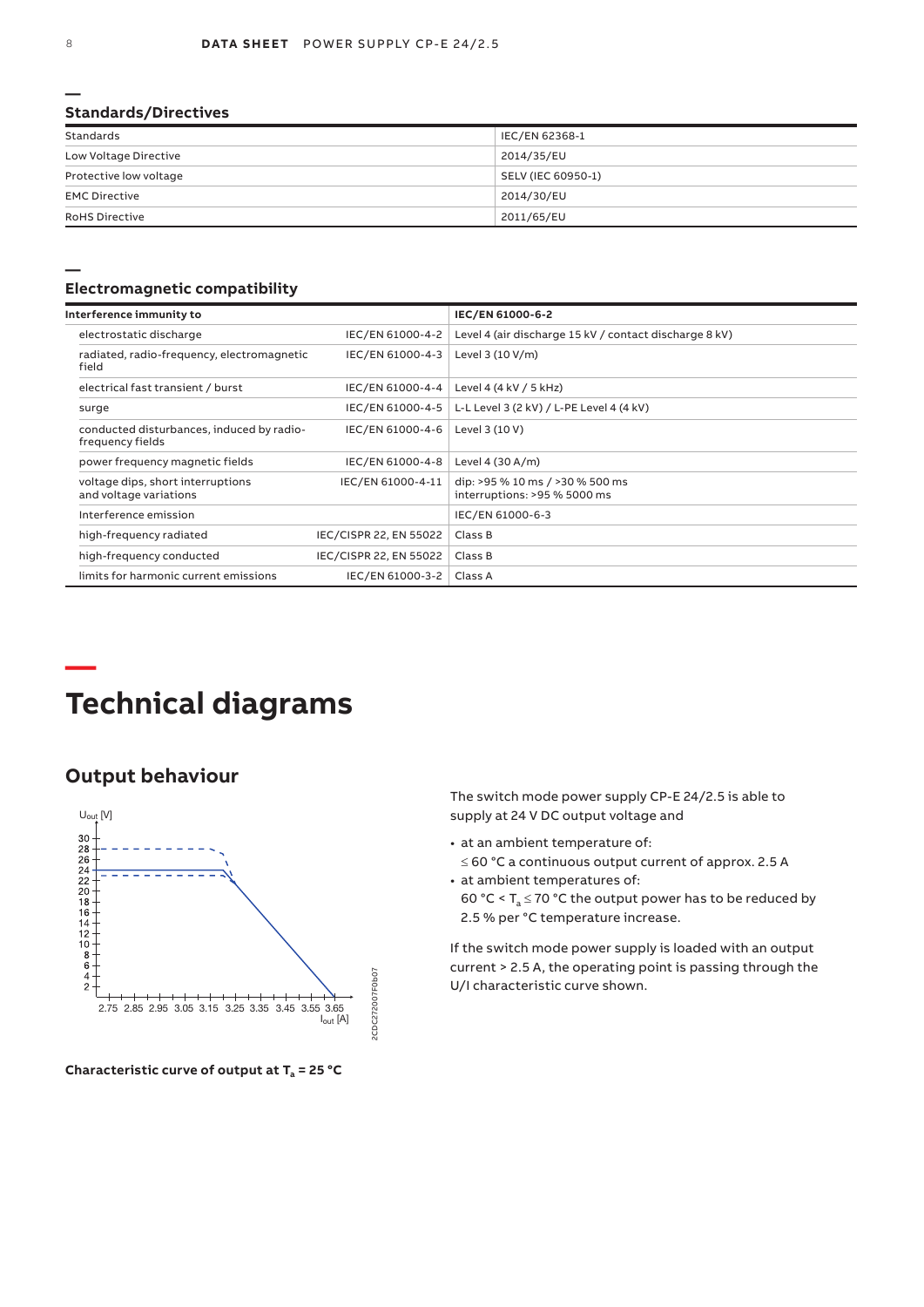### **Temperature behaviour**



**Characteristic curve of temperature at rated load**

# **Dimensions**

in mm [inches]

**—**



**CP-E 24/2.5**

### **Dimensions accessories**

in mm [inches]



**CP-RUD**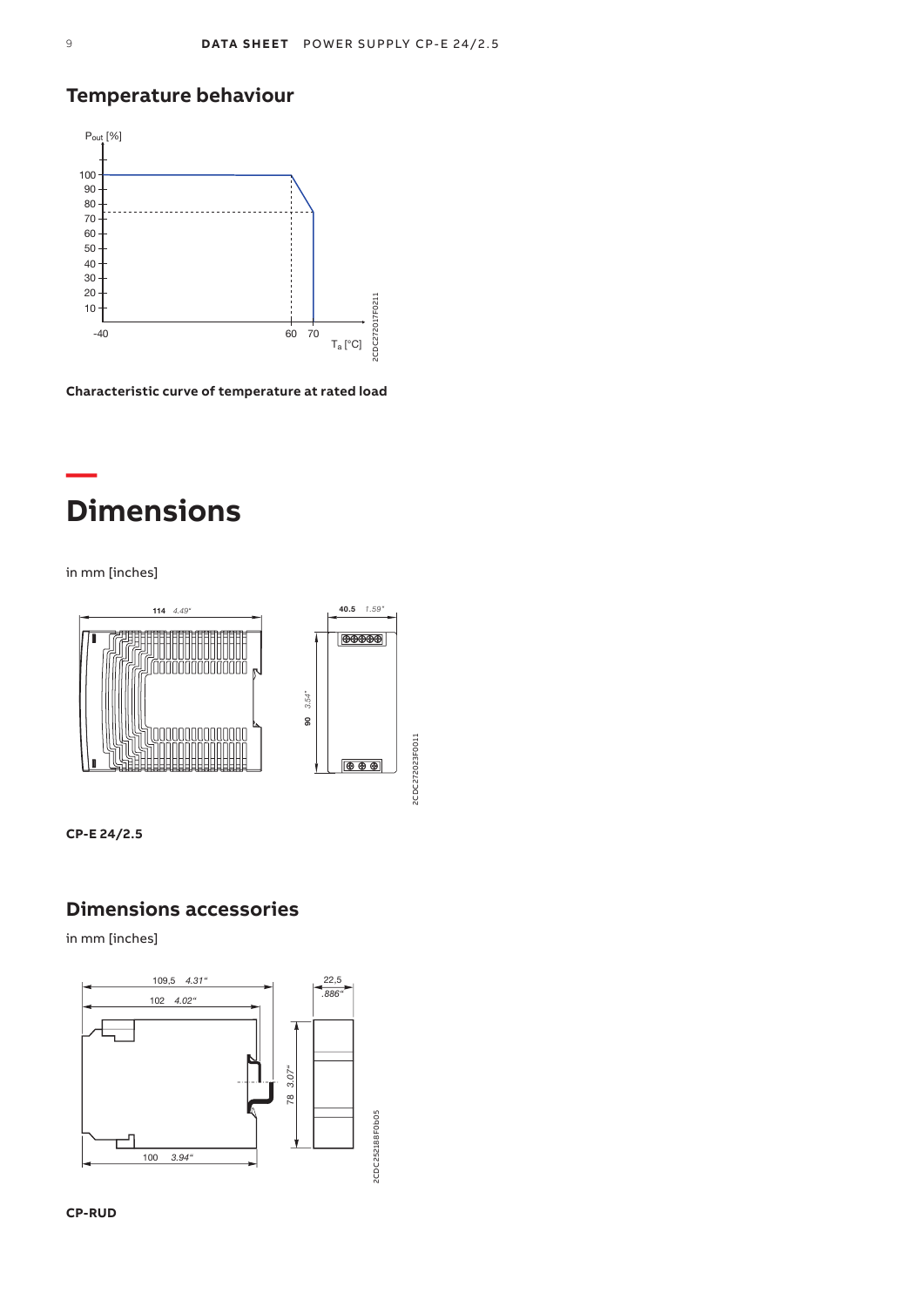# **Further documentation**

| Document title                 | Document type       | Document number |
|--------------------------------|---------------------|-----------------|
| Electronic Products and Relays | Technical catalogue | 2CDC110004C02xx |
| Power Supply Units             | Application manual  | 2CDC114048M020x |
| Redundancy unit CP-RUD         | Data sheet          | 2CDC114032D0201 |

You can find the documentation on the internet at www.abb.com/lowvoltage -> Automation, control and protection -> Power supplies.

# **CAD system files**

You can find the CAD files for CAD systems at http://abb-control-products.partcommunity.com -> Low Voltage Products & Systems -> Control Products -> Power Supplies.

**—**